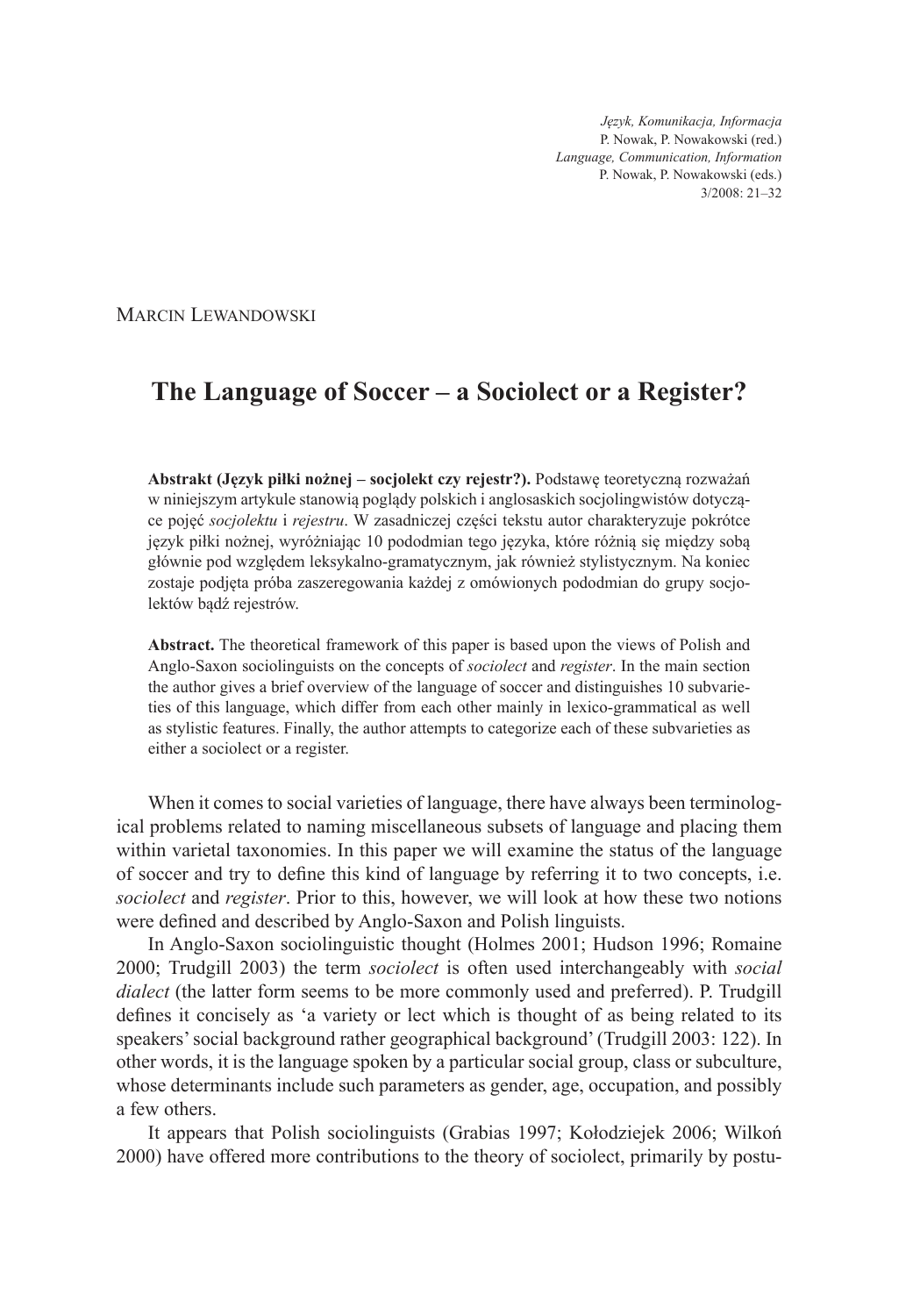lating taxonomies of social varieties of Polish. On a surface level, the concept itself is understood similarly: sociolects are defined as varieties of national language which are characteristic of particular social backgrounds. Nevertheless, Polish sociolinguistic thought emphasizes one important facet which does not figure prominently in the views of Anglo-Saxon researchers. Namely, the main prerequisite for a sociolect is the existence of a social group whose members maintain strong bonds (professional, social or cultural) established through frequent contacts with each other (Wilkoń 2000: 92). If a sociolect is to evolve, the group of its users must be stable, have an established tradition, and display a sense of differentness from other groups.

Grabias argues that the interdependence between language and society is more prominent in sociolects than in any other varieties of language (Grabias 2001: 239). This is because a social group generates its own language (sociolect), and at the same time this language creates or strengthens the social group in question. To support this point, Grabias (2001) enumerates a few group forming functions of social dialects. First of all, a sociolect assigns prestige to a group. It is also an important identity marker as it helps to distinguish a particular group from others. Lastly, and perhaps mainly, a sociolect, like every language, provides tools for interpreting reality, and imposes on its users an image of the world by strengthening the values that a particular group holds dear<sup>1</sup>.

Grabias (1997: 145–159) also proposed a comprehensive taxonomy of Polish sociolects which is based on three controlling variables: professionalism, secrecy and expressiveness. He distinguished between:

1. **sociolects that are primarily occupational** – dominated by the referential function:

a) occupational varieties (uncoded) – professiolects, according to Wilkoń (2000), in which language items are designed to convey thoughts in a precise and effective manner; e.g. the sociolects of hunters, soldiers or sailors,

b) jargons (intentionally coded) – varieties used by groups excluded from society at large, such as criminals or prisoners<sup>2</sup>,

2. **sociolects that are primarily expressive** – dominated by the expressive function:

a) slang (intentionally uncoded), in which language items are designed to convey emotions or attitudes; e.g., students' or teenage slang,

b) unintentionally coded varieties – created to experiment or play with language; e.g., children's language.

Our discussion of the notion of sociolect would not be complete without Kołodziejek's contribution. She distinguished between *sociolects* and *languages of subcultures* (Kołodziejek 2006: 36–42). While sociolects, just like slang or jargons,

<sup>&</sup>lt;sup>1</sup> This function comes to the fore especially in the languages of violent groups: a violent group creates a violent language, which in turn reinforces the behavioral patterns of the group (Grabias 2001: 239).

<sup>&</sup>lt;sup>2</sup> Halliday (1978: 164) calls such varieties *antilanguages*, which reflect the values of *antisocieties*.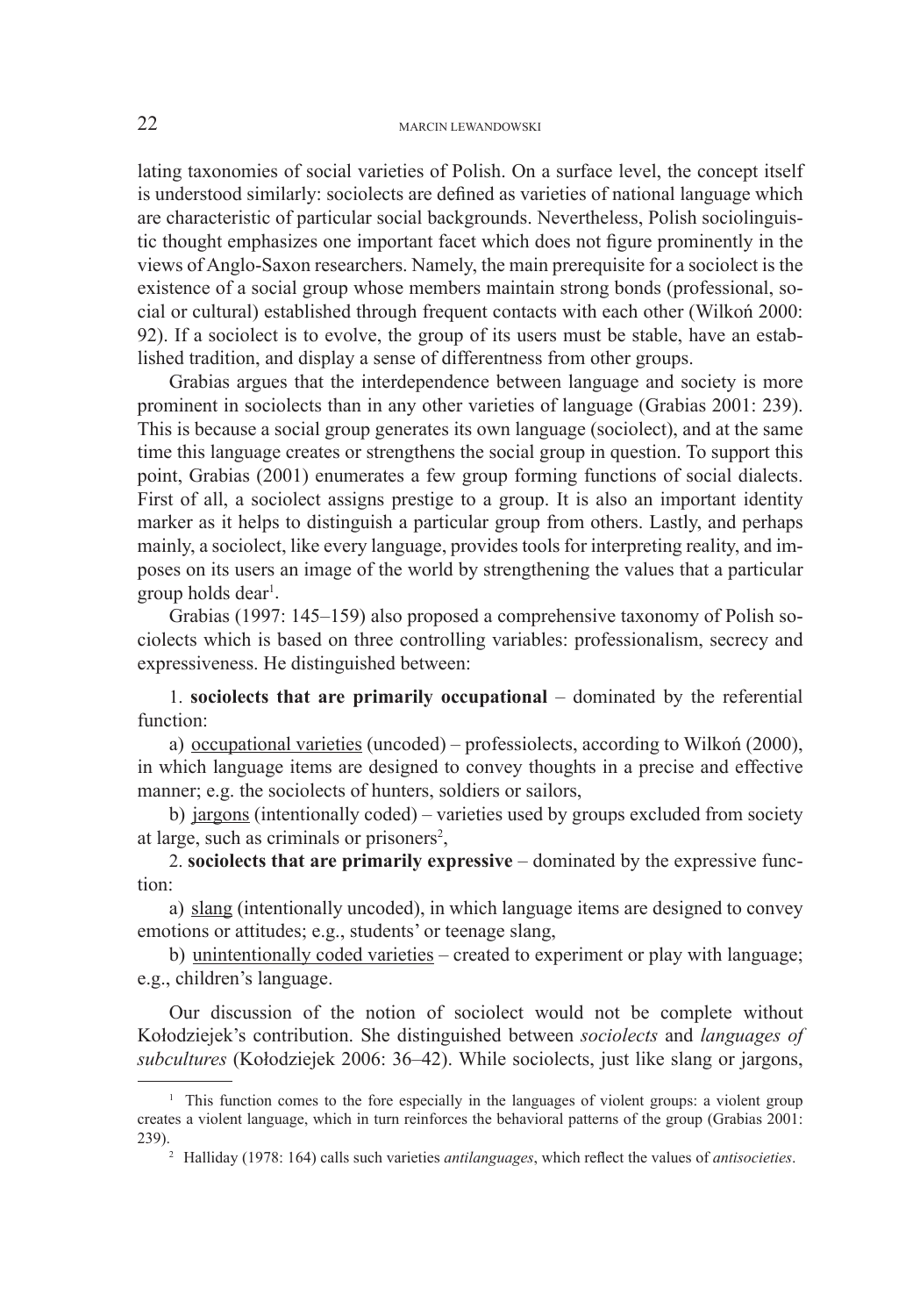are associated solely with verbal behavior, languages of subcultures should be viewed as much broader concepts as besides language, they embrace typically subcultural attributes, such as: rituals, appearance, dress, etc.

The concept of *register* was developed by Australian linguist M.A.K. Halliday (1978), who made a distinction between *dialect* and *register*. A dialect is a variety according to the user, whereas a register is a variety according to the use. The former is what someone speaks habitually and is primarily determined by such variables as: social class, age or sex. The latter is what someone is speaking at the time and is determined by the kind of activity in which language is being used (Halliday 1978: 35). In other words, it is a variety of language which corresponds to a variety of situation.

*Register* can be understood in two ways. In a broader sense, it is a variety of language associated with such parameters as: addressee, setting, mode of communication, task or topic. However, some researchers use the term to refer to the specific vocabulary used by various occupational groups (Holmes 2001: 246). For the sake of this paper, we will be referring to *register* in its broader sense as register studies should not be solely restricted to vocabulary. They have to include (and, in fact, they do include) other aspects of language as well. As Ferguson (1994: 20) rightly claims, 'people participating in recurrent communication situations tend to develop similar vocabularies, similar features of intonation, and characteristic bits of syntax and phonology that they use in these situations'.

Wardhaugh emphasizes a different aspect of registers, referring to them as 'sets of language items associated with discrete occupational or social groups' (Wardhaugh  $2002: 51$ <sup>3</sup>. As a matter of fact, studies of register variation have focused on the registers employed by specific groups such as, for example, sports announcers (Ferguson 1983), students (Reppen 2001), researchers (Conrad 2001), or even parents using baby talk when addressing their children (Ferguson 1977).

According to Halliday (1978: 33), every register is determined by three variables: field, mode and tenor, which have a pronounced impact on the linguistic features of discourse. Field has to do with the setting in which communication occurs, and includes the purpose and subject matter or topic of the communication process. In other words, this dimension embraces what is being talked about and involves the activity of the speaker and the participant(s) in a particular setting. Mode, in turn, refers to the channel or medium of communication; i.e. the choice between speech and writing. Finally, tenor shows the relationship between the speaker and the addressee. There are two kinds of tenor: personal and functional (Gregory and Carroll 1978: 51–54). The first one reflects the formality level of the situation (how the speakers view each other), whereas the other one is used to show the role that language is playing in the situation (what it is being used for, e.g., to inform, warn, or persuade).

Hudson (1996: 46) uses a handy slogan to refer to the above dimensions: 'field refers to *why* and *about what* a communication takes place; mode is about *how*, and

<sup>&</sup>lt;sup>3</sup> Most researchers, however, argue that registers are varieties 'associated neither with groups nor individuals but with the occasions when they are used' (Brook 1973: 81).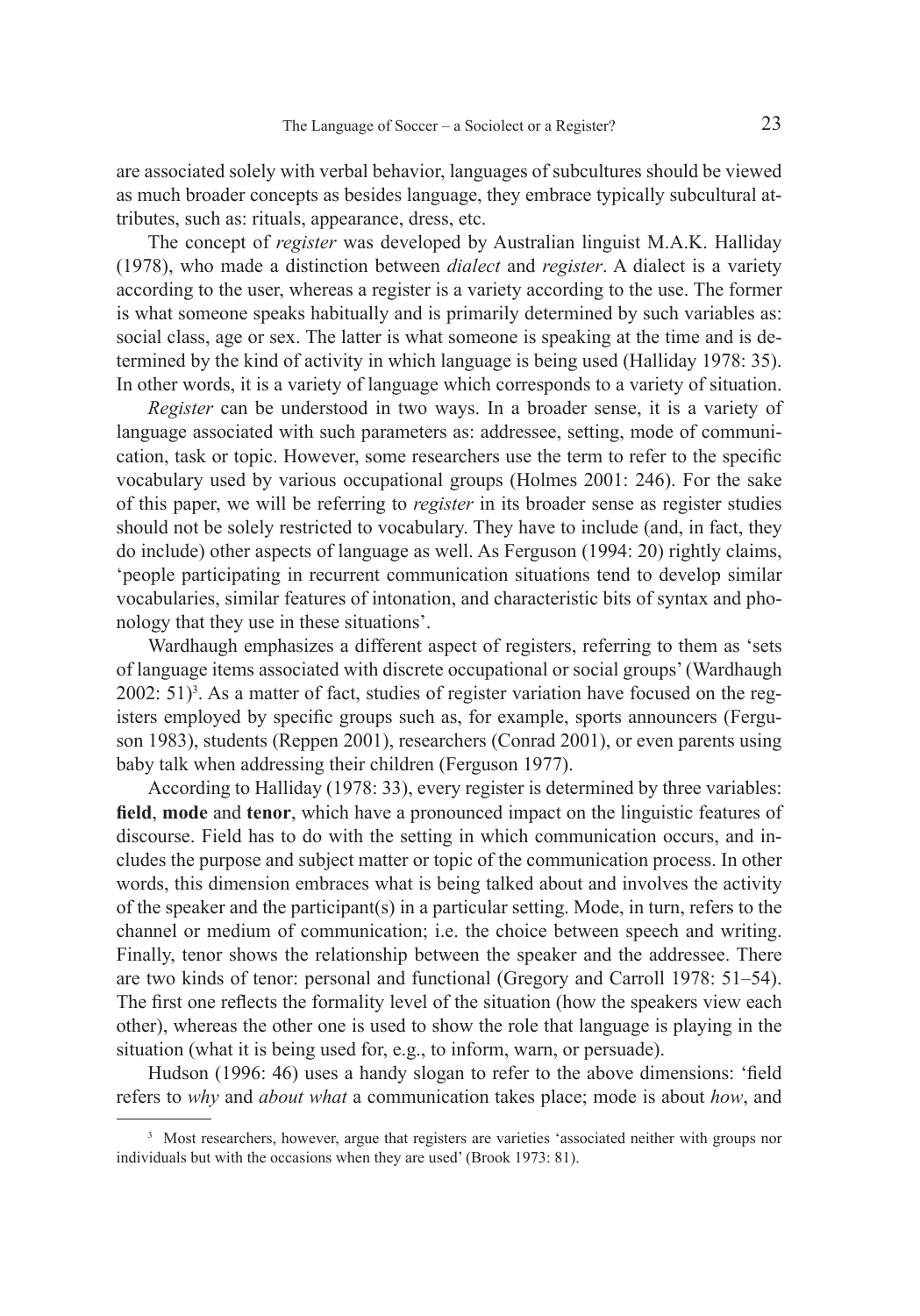## 24 MARCIN LEWANDOWSKI

tenor is about *to whom*'. Gregory and Carroll (1978: 27–28) focus, in turn, on the relationship between the register variables and the functions of language. They associate the field of discourse with the ideational function, the mode of discourse with the textual, and the tenor of discourse with the inter-personal. It should also be emphasized that these parameters are interdependent or jointly determined. What it means is that the field of discourse can influence both the choice of the medium (mode) and the formality level of the communication act (tenor).

Due to limitations of space, it would be impossible to elaborate in detail on the theory of register. However, to conclude our brief discussion of this concept, we will refer to two distinctions made by Halliday and Hasan (1991: 39–42). They divide registers into action-oriented and talk-oriented. The former are characterized by the prevalence of non-linguistic activity – there is very little talk and a lot of action (e.g., cooking instructions). In the latter most of the activity is essentially linguistic (e.g., a university lecture). The other distinction has to do with the number of meanings conveyed. Hence, on the one hand, there are closed registers (or restricted languages), where the number of meanings is small and fixed (e.g., the International Language of the Air). On the other end of the spectrum we have open registers which seem to prevail and are much less constrained (e.g., the registers of instructions, transactional registers, and many others).

Before we turn to the very topic of this paper, let us sum up our discussion so far. At first glance it seems that the terms *sociolect* and *register* refer to similar, if not the same, subsets of language. What they definitely have in common is that they both could be subsumed under the heading of social varieties. However, at the same time these two notions accentuate different aspects of language. As has been argued, the concept of sociolect is strongly linked with specific social groups (people sharing the same occupation, hobby, or ideology in the case of subcultures). This language variety has validity only if members of a particular group identify with that group to such an extent that their language is regarded as one of the group identity markers. By contrast, a register is associated with a situation calling for the use of specific language. While registers can facilitate communication, help establish the feelings of rapport with other people, or even express the speaker's identity, they relate primarily to particular occasions rather than to specific social groups<sup>4</sup>. It could then be argued that the theory of register captures the nature of today's communication more aptly than the theory of sociolect, as illustrated by the quote below:

(...) at any moment, an individual locates himself or herself in social space according to the factors that are relevant to him at that moment. While he or she may indeed have certain feelings about being a member of the lower middle class, at any moment it might be more important to be female, or to be a member of a particular church or ethnic group, or to be an in-patient in a hospital, or to be a sister-in-law. That is, self-identification or role-playing may be far more important than some kind of fixed social-class labeling.

(Wardhaugh 2002: 149)

<sup>4</sup> Interestingly, a register and a sociolect can co-exist side by side in many areas of life, e.g. in armed forces: the military register (language of regulations and instructions, usually written) and army slang (an informal variety used by soldiers).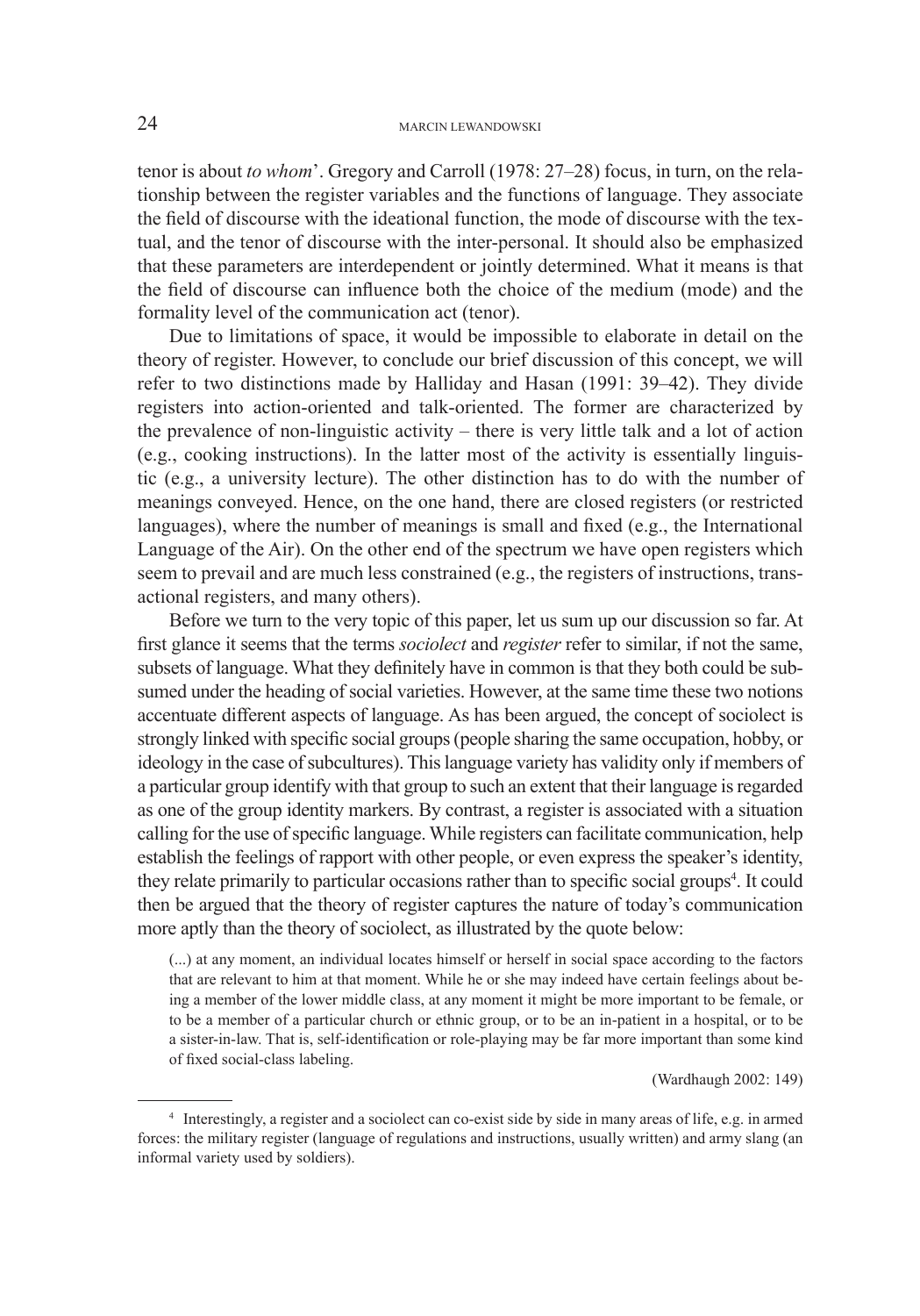The language of soccer should be regarded as one of many varieties of the language of sport<sup>5</sup>. As the discipline has gained worldwide acclaim and enjoys enormous popularity in practically every corner of the world, it is an obvious fact that most contemporary languages have developed extensive vocabularies to deal with the topic of soccer<sup>6</sup>. As a field of discourse, this discipline involves a number of spoken and written contexts, such as:

– communication on the field during a game of soccer, which embraces interaction among the players themselves, between the players and the coaches, as well as between the referee and assistant referees, who also communicate with the players and the coaches,

– coaching sessions and drills,

– pre-, post-match and half-time briefings run by the coaches, and involving player responses, as well as dressing room discussions among the players,

– radio, TV, press and online interviews with the players, coaches, officials, and experts,

– radio, TV, press and online match reports, commentaries (some of which can be live) and analyses,

 $-$  the rules of the game officially known as the Laws of the Game,

– soccer literature (books on the history of football, guides to soccer events, player biographies, etc.),

– training resources (books, articles, video recordings) and training sessions (workshops, lectures) for coaches, referees, players, and officials,

– fan reactions and comments both in a stadium and in other places (in streets, bars, or at home in front of the television),

– informal discussions about football between fans (face-to-face, or on the Internet).

The above list of communicative situations calling for the use of soccer language is by no means exhaustive (just like it would be impossible to enumerate all contexts of use for other varieties of language). What it is meant to show, however, is that the language of soccer can appear in a myriad of written and spoken situations, which have an impact on language choices. While a substantial number of linguistic items (e.g., basic soccer terminology) will occur in all of the above contexts, these situations will also exhibit differences in vocabulary, grammar and phonology as well as in the degree of formality and range of language being used.

It follows then that the language of soccer is far from being homogenous as it consists of several subvarieties (for now, we will be using this term, refraining thus from assigning any other labels, such as *register* or *sociolect*). Let us discuss them briefly one by one, bearing in mind that each of them deserves to be investigated more

For taxonomies of the language of sport see Ożdżyński (1979) and Tworek (2000).<br>6. Naturally, since the game in its contemporary version originated on the British Isl

Naturally, since the game in its contemporary version originated on the British Isles, borrowings from English are common in many of these languages.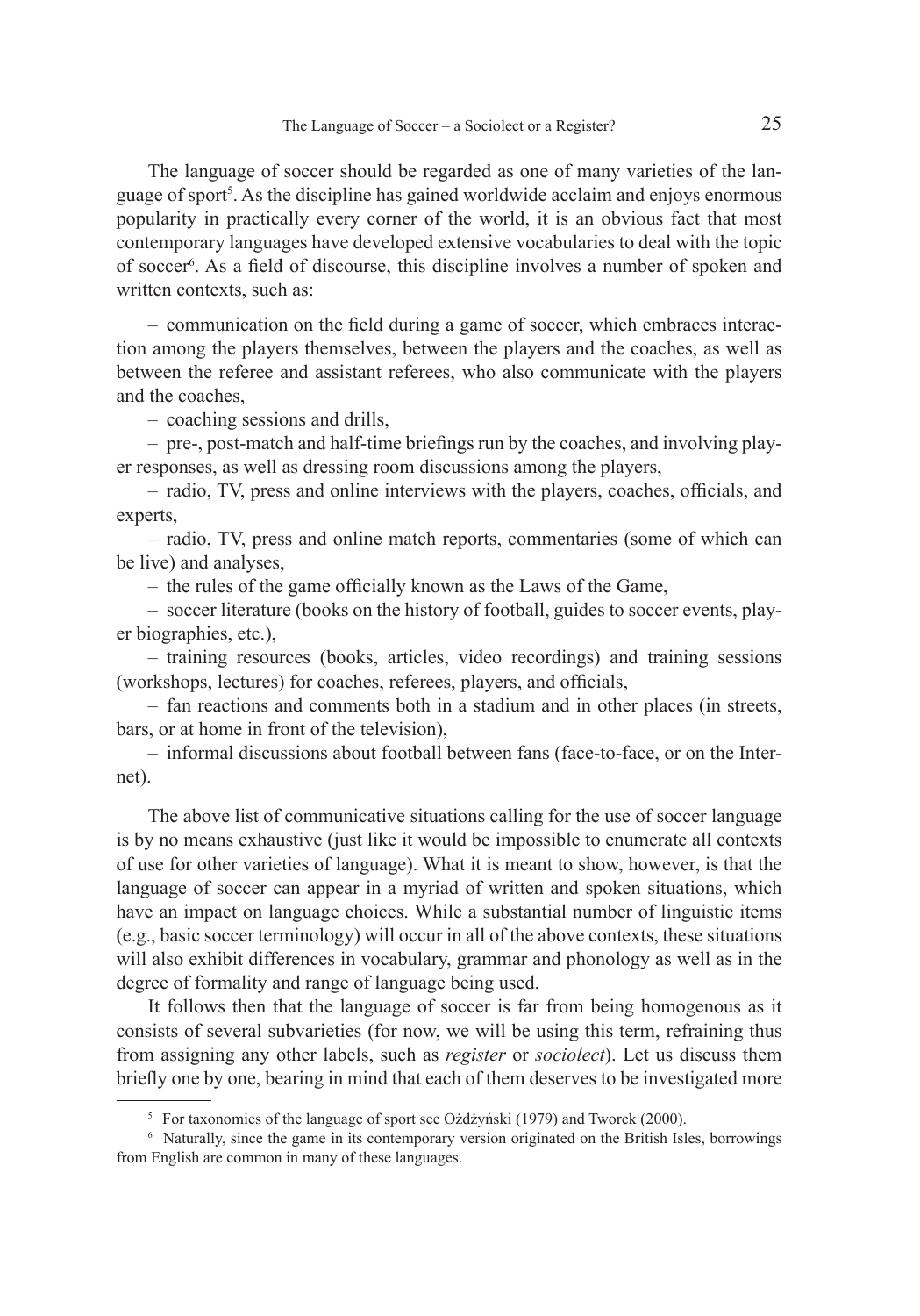thoroughly (as a matter of fact, these distinctions will hold true for most of the contemporary disciplines). Though all examples come from English, the taxonomy below could well be applied to practically all modern languages.

## **1. The language of soccer players and coaches**

This subvariety, which is primarily oral and informal, is most heavily determined by situational factors. The range of language depends on the type of activity in which players and their coaches are involved. The length and complexity of messages varies from concise, sometimes one- or two-word commands issued while the players are in action on the field (e.g., *man on*, *pull up*, *out*) to more elaborate utterances used in coaching sessions, or in the dressing room, when players are exchanging comments with each other or their coach. When giving interviews, representatives of both groups in question are bound to use more refined and formal language though the formality level will be dependent on where and when the interview takes place (if it is conducted live right after the match, the interviewees are likely to slip into less formal forms). Soccer players and coaches also tend to use colloquial or slang words and expressions, such as: *nutmeg* – passing the ball through the legs of a defending player, *park* – soccer field, or *knock* – kick.

#### **2. The language of soccer rules, regulations and statutes**

This is a formal and written variety which includes elements of legal language. It embraces not only the so-called Laws of the Game, but also the regulations governing soccer competitions conducted at an international and domestic level. These rules are issued by such organizations as FIFA, or UEFA (and its counterparts on the other continents), as well as national and regional football associations. This subset of language also includes statutes of various football institutions. As regards the Laws of the Game, they are written and updated by the International Football Association Board (IFAB) and consist of 17 individual laws which govern a game of football. What follows is an extract from Law 5, which lists the powers and duties of the referee.

The Referee:

- enforces the Laws of the Game
- controls the match in cooperation with the assistant referees and, where applicable, with the fourth official
- ensures that any ball used meets the requirements of Law 2
- ensures that the players' equipment meets the requirements of Law 4
- acts as timekeeper and keeps a record of the match
- stops, suspends or abandons the match, at his discretion, for any infringements of the Laws http://www.fi fa.com/mm/document/affederation/federation/81/42/36/lotg%5fen%5f55753.pdf

#### **3. The language of the theory of soccer**

Both spoken and written, formal or semi-formal, this variety is used in such contexts as: scientific and popular science publications on football-related issues (coaching, tactics, etc.) or video recordings, workshops, training courses and lectures addressed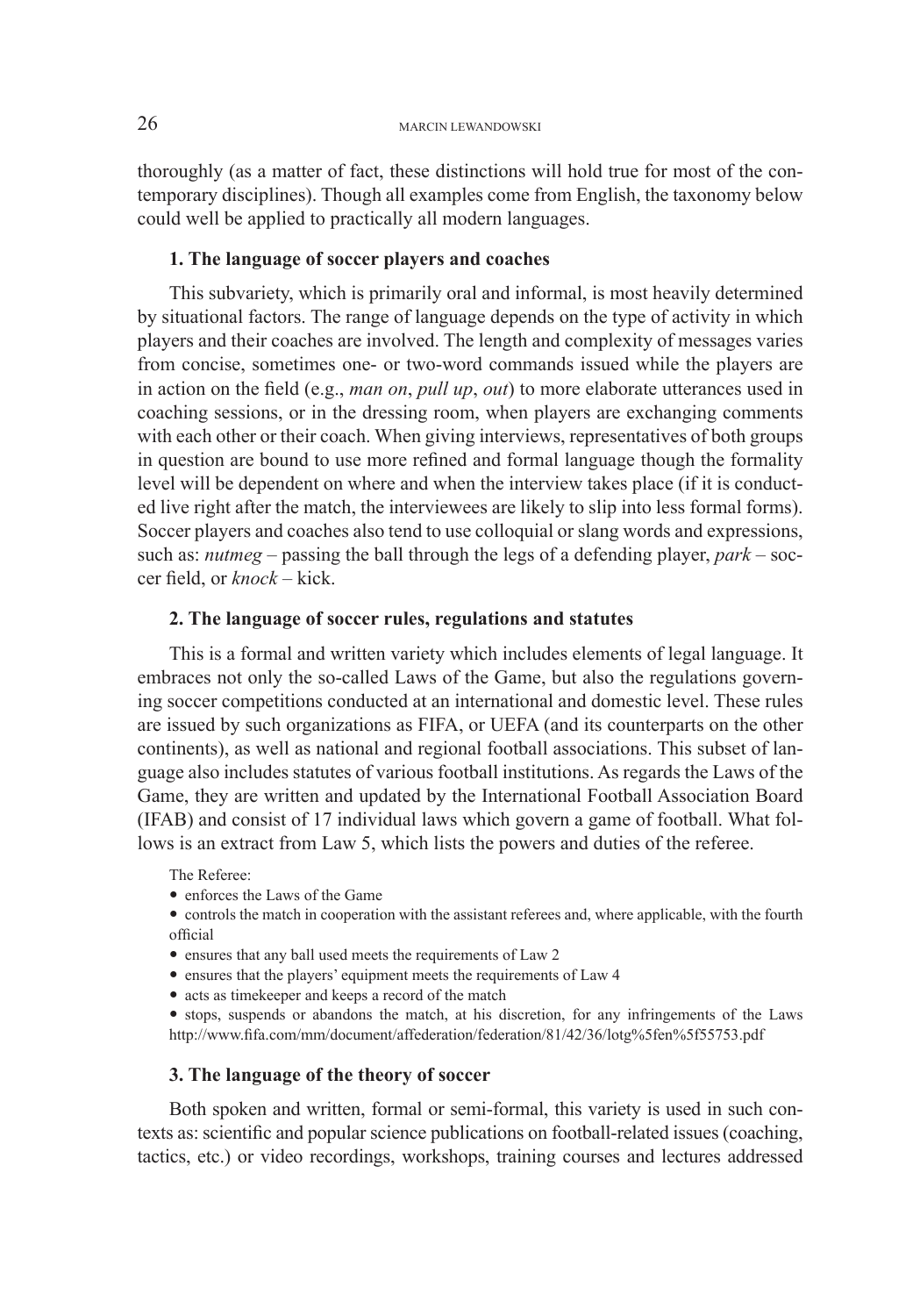mostly to soccer coaches who then try to apply this theoretical knowledge in practice sessions, perhaps using less formal language. Some of these resources are designed to target other groups, e.g. professional and amateur players, who wish to improve their practical skills. Below is a short passage from a resource book for soccer coaches:

- 4. Elements of play the target game teaches: *Attacking as a Team and as Individuals*
- a) Creating Space by running off the ball to receive or to help a teammate receive.
- b) Developing quick support play working angles and distances incorporating switching play using the side players.
- c) Passing long and short to targets and to teammates.
- d) Receiving and turning in tight situations and dribbling in 1 v 1 situations.
- e) Lots of touches on the ball for the players in this practice.
- f) Quick decision making is required in this session because the numbers are small, the area tight and the transitions rapid.

(Harrison 2005: 73)

Elements of this language can also appear in match analyses presented by soccer experts on TV, radio or in the press.

#### **4. The language of TV soccer commentary**

Of all subvarieties in question, TV soccer commentary is probably best known to the public at large as even non-fans of football have been exposed to this talk. As is the case with TV sports commentary in many other sports disciplines, this genre is characterized by two kinds of talk: 'play-by-play description' and 'color commentary'. 'Play-by-play description focuses on the action, as opposed to colour commentary which refers to the more discursive and leisurely speech with which commentators fill in the quite long spaces between spurts of action' (Holmes 2001: 247). These days, TV soccer commentary often involves two people: a professional commentator who gives a detailed live account of the action on the field and an expert (e.g., a coach or a former player), whose job is to summarize and reflect on the game events. It would be difficult to generalize about the style of commentary as it may vary considerably depending on the commentators' educational background and situational factors. Here is a short transcript of professional commentator talk (for the sake of comparison we will later see how the very same event from the Euro 2000 England-Germany match was described in other media):

Free kick to England ... Owen and Shearer being supported over on the edge of the penalty area by Scholes. Now. Ince goes to join them. Phil Neville trots up from left back. Owen coming in near post. SHEARER GOAL FOR ENGLAND OH AND ONE FROM ALAN SHEARER THE MAN FOR THE BIG OCCASION.

(Tolson 2006: 109)

### **5. The language of radio soccer commentary**

Radio soccer talk exhibits some features similar to the language of TV commentary. However, there is one obvious difference: namely, its recipients (or listeners) can only be exposed to audio stimuli (Tworek 2000: 336), which definitely has an influ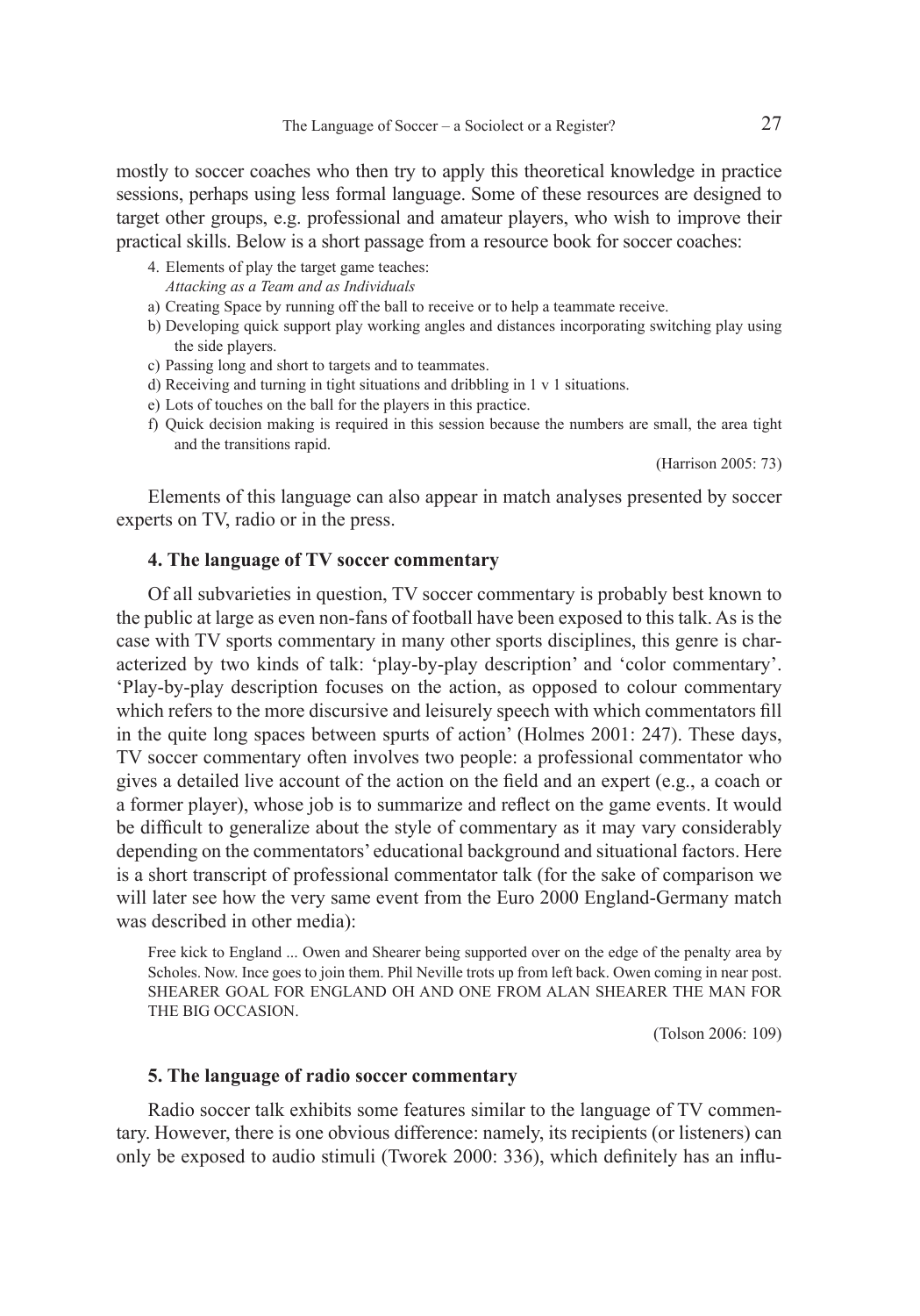ence on language use as the amount of information to be conveyed is considerably higher than in TV commentary (naturally, the pace of speech has to be faster). Let us illustrate this with an extract from a radio commentary referring to the match event mentioned in the previous section.

Free kick to England. Beckham to take it. Five yards in from the right touch line Gary Neville's there too (.) er has a word with Beckham. Ince has moved forward so too has Phil Neville on the far side. So five players in attacking positions for England. Beckham swerves it in. Owen goes to meet it chance for SHEARER SHEARER SCORES ALAN SHEARER SCORES FOR THE FIRST TIME IN EIGHT GAMES. A CROSS DELIVERED BY BECKHAM BEAT ALL THE ATTACKERS APART FROM ALAN SHEARER ONE THAT SHOWS CRITICS LIKE ME SHEARER SCORES FOR ENGLAND SEVEN MINUTES INTO THE SECOND HALF IT'S ENGLAND ONE GER-MANY NIL

(Tolson 2006: 109)

## **6. The language of press writings on soccer**

This subvariety embraces a number of typical press genres such as: news stories, commentaries, editorials, articles, match analyses and reports. It is difficult to generalize about the language of press writings as the choice of language items depends not only on the genre, but also on the kind of newspaper/magazine (whether or not it is devoted exclusively to sports or football as such, and whether it is a quality paper or a tabloid). It would be definitely safe to assume, though, that in general this variety relies on more formal language than TV or radio commentary. Below is a passage from *the Observer* (a British quality newspaper published on Sundays), which describes how Shearer scored his goal against Germany:

When the breakthrough came it was inevitably from a set-piece. Beckham's curled free kick from the right was intended for Owen, but he, Scholes, and the German defence missed it and the ball bounced once before reaching Shearer, who was never likely to miss with a free header at the far post. http://www.guardian.co.uk/football/2000/jun/18/match.sport1

#### **7. The language of Internet soccer portals**

The Internet is a relatively recent medium – at least in comparison with the press, TV or radio. If we look at soccer portal sites, we will discover that their language will not be markedly different from the language of the press, which should not come as a surprise since many newspapers or magazines have their online editions. This category also includes all football-related news on the official sites of such institutions as FIFA and UEFA. On the other hand, however, it is legitimate to say that the language of online resources should sometimes be treated as a hybrid of spoken and written varieties. When it comes to football language, a good example of a genre exhibiting such characteristics is a live minute-by-minute match report. What follows is an extract from an online report:

**53 min. GOAL! England 1 – 0 Germany** Can you guess what happened? That's right, a beautifully deceptive free kick from David Beckham screams past the German backline and onto the head of a diving Alan Shearer. His header finds the far post, and England are up.

http://www.guardian.co.uk/football/2000/jun/17/euro2000.sport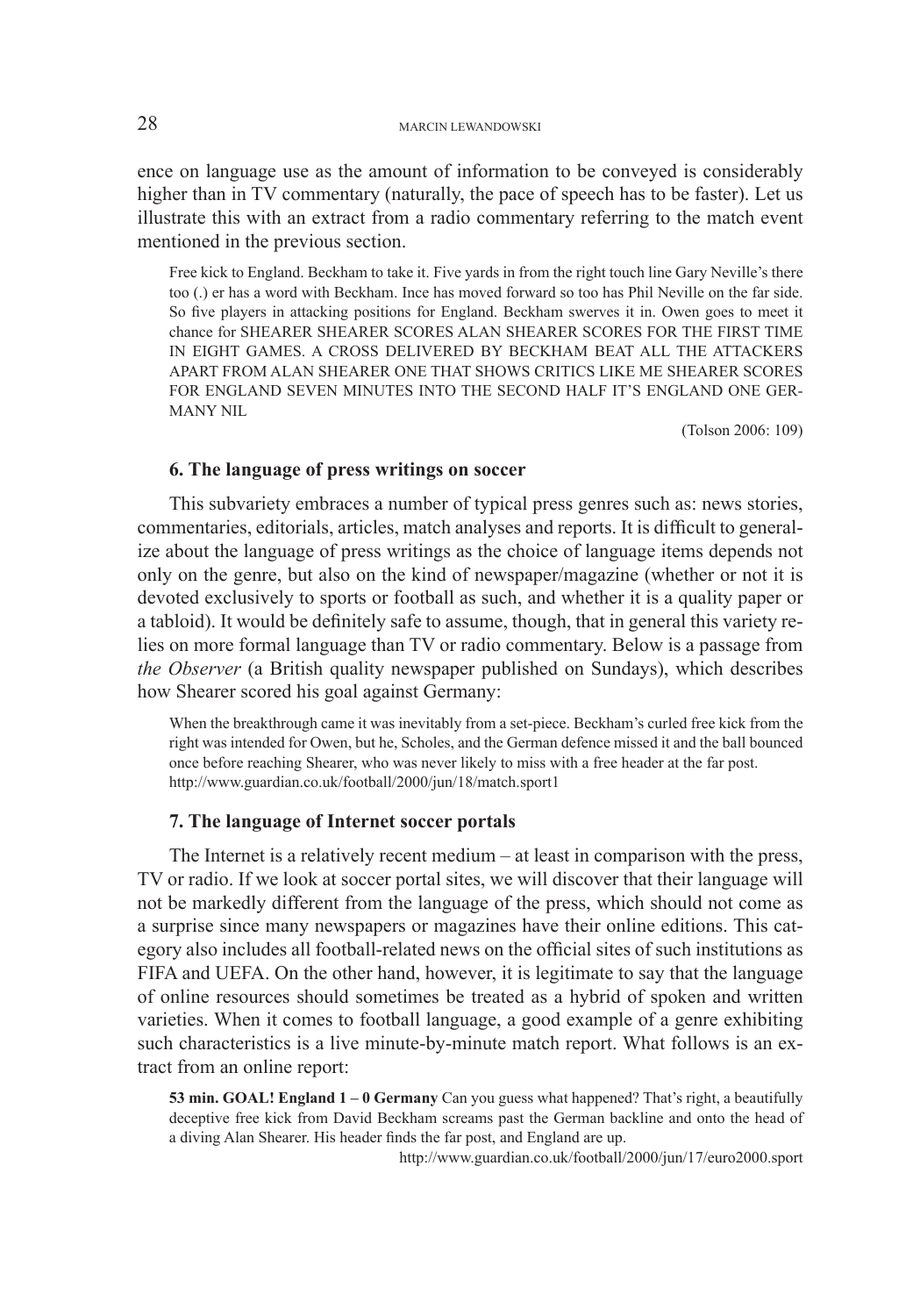## **8. The language of soccer fans**

There is no denying the fact that soccer fans attending matches or experiencing them in front of television have developed a special language which should be regarded as a subvariety of soccer language. Fans, who are an important element of practically every soccer event, express support for their favorite team through cheering, which most commonly takes the form of chants or songs encouraging the home team or thwarting the opposition side and its fans. In British football some chants are specific to the supporters of particular teams, others are sung by practically all fans. Below is an extract from *The Celtic Song*, which is played and sung before the kickoff of the Celtic Glasgow home games:

> Sure it's the best darn team in Scotland and the players they are Grand, "We support the Celtic" 'cos they are the finest in the land. We'll be there to give the bhoys a cheer When the League Flag flies, And the cheers go up 'cos we know the Scottish Cup is coming home to rest at Paradise.

http://www.nafcsc.com/information/the\_celtic\_song.htm

Yet the linguistic activity of football fans is not restricted to the oral channel solely; they also express their thoughts and emotions on team flags or banners displayed during matches. Outside the stadium, team supporters communicate their ideas through fanzines, online blogs, and discussion sites (forums). They tend to use informal language, which sometimes becomes abusive when they address fans of hostile teams.

## **9. The language of referees and their assistants**

Partially based on the language of rules discussed above, this subvariety is used in a few communicative situations, each of which may call for the use of different linguistic items. The language used in referee training courses is likely to be much more formal and elaborate than the language used on the soccer field in communicative situations involving the referee, their assistants and the players themselves.

## **10. The language of the stadium announcer**

According to FIFA rules, the stadium announcer's role should be restricted to making short announcements about the conduct of a soccer game. Examples include such formulas as: *Ladies and Gentlemen, please rise for the national anthem of (name of the team)* or *Here's the starting line-up of (name of the team)*. However, in less prestigious, events stadium announcers often go beyond their traditional role and exhort the home fans.

It would perhaps be possible to single out a few more subvarieties of soccer language (e.g., the language of football officials, which to some extent could be regarded as the spoken variety of the language of rules, regulations and statutes); however, they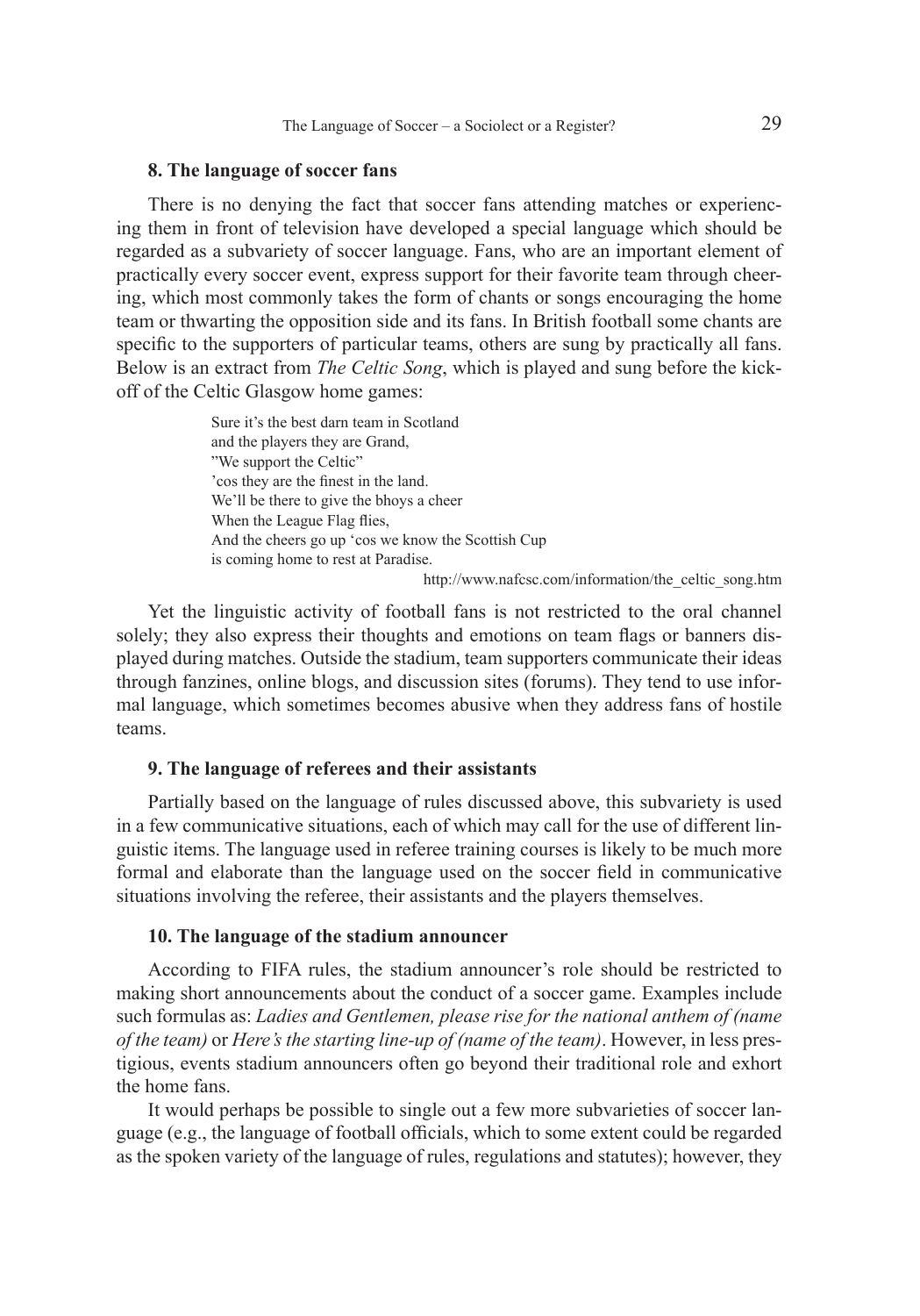## 30 MARCIN LEWANDOWSKI

will contain hardly any features which would mark them off from the subvarieties discussed above.

Let us now refer back to the notions of sociolect and register in an attempt to label the subvarieties of soccer language. It appears that hardly any of them could be subsumed under the heading of sociolect. Most of them should be classified as registers as they are associated with particular situations which require specific language items. This applies mainly to the written subvarieties such as: the language of soccer rules, regulations and statutes, the language of the theory of soccer, the language of press writings on soccer and the language of Internet soccer portals. The language of TV and radio commentators also exhibits characteristics of registers rather than of sociolects. Both of these professional groups have developed a special language with many distinctive features. But for neither TV nor radio announcers this language serves as an identity marker – they use it because the situational context calls for the choice of specific language items. The language of the stadium announcer, which in its classical form is restricted to fixed formulas, could be classified as an example of a closed register as the number of meanings conveyed is relatively small. Likewise the language of referees and their assistants, although in their case the range of discourse can be more or less constrained depending on whether they are refereeing a game of soccer or participating in a training course.

It might appear that the language of soccer players and coaches could be called a sociolect. Yet again, for a few reasons, this subvariety should be regarded as an example of register. Neither soccer players nor coaches constitute close-knit communities whose members forge strong bonds with each other. Given that these days most players often change their club affi liation, it is debatable whether members of particular teams (sometimes coming from various cultural backgrounds) could be regarded as a group with an established tradition<sup>7</sup>. Both football players and their coaches have developed their own slang, which they use primarily in professional contexts (during a game of soccer or in coaching sessions, but not necessarily in TV, radio or press interviews). This kind of language exhibits the characteristics of an action-oriented register.

What we are left with is the language of soccer fans. It would be fair to use the term sociolect to refer to this subvariety of soccer language provided that we restrict it to the ultra groups of particular teams. These groups, unlike ordinary or mainstream fans, constitute subcultures, whose language serves as an important identity marker. Nonetheless, we have to bear in mind that this sociolect displays great variation as it contains a number of items that are team-specific (i.e., they are used by the supporters of particular teams).

Grabias (2001: 237) classifies sports language as a sociolect and treats it as an example of youth language. It would follow then that all varieties of sports language, including soccer language, should also be regarded as sociolects. However, on a clos-

<sup>7</sup> This does not necessarily hold true for members of other sports communities. Wiertlewski (2005) argues that the langugage of bikers meets the main criteria for a sociolect.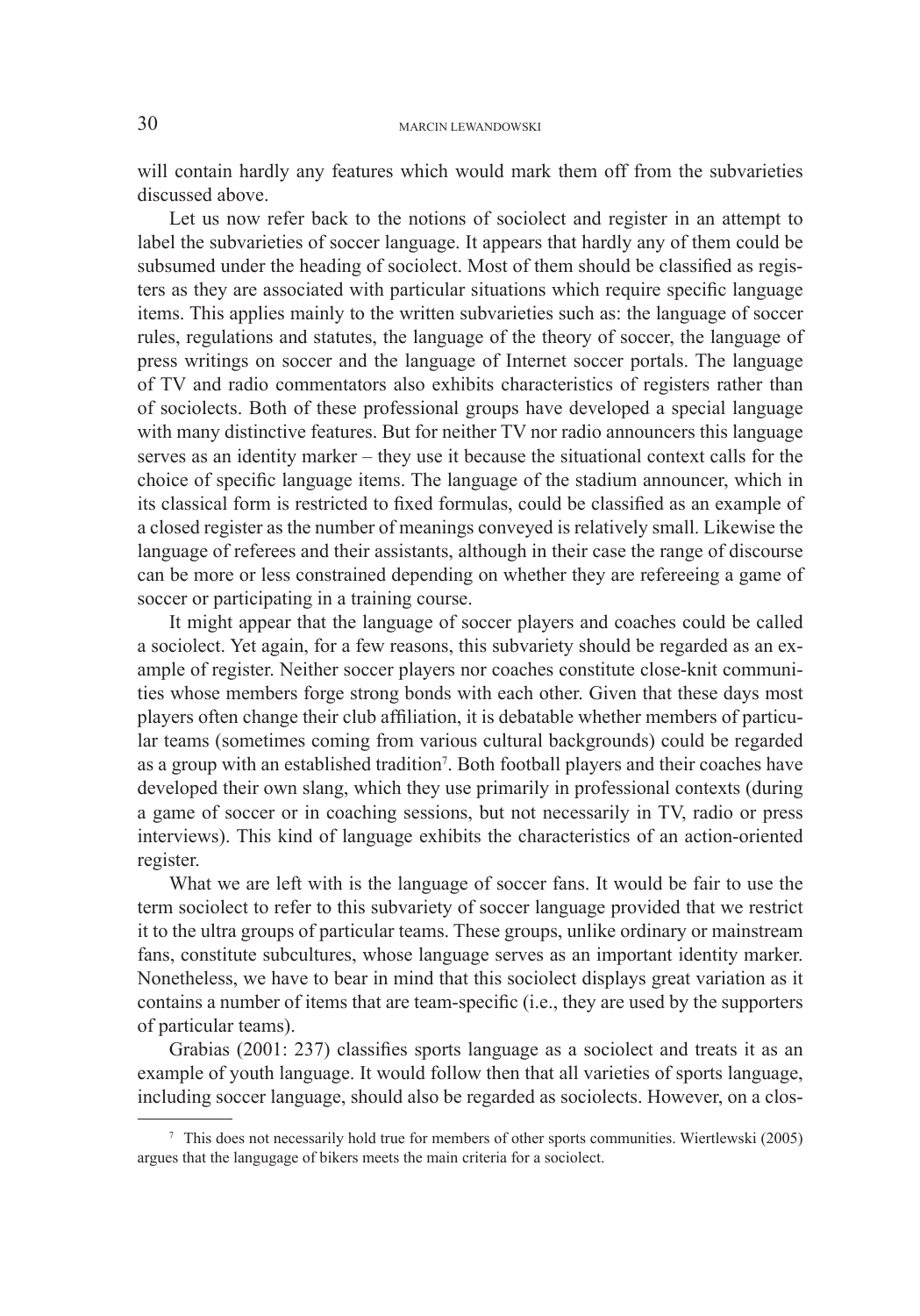er examination of the language of soccer, it is legitimate to call it a register rather than a sociolect. This language variety is actually a collection of several subvarieties, which contain some common elements (basic soccer terminology), but at the same time display differences between each other.

#### **REFERENCES**

Brook, G. L. (1973). *Varieties of English*. London: The Macmillan Press Ltd.

- Conrad, S. (2001). 'Variation among disciplinary textbooks and journal articles in biology and history'. In: S. Conrad & D. Biber (eds.), *Variation in English: Multi-Dimensional Studies*. Harlow: Longman: 94–107.
- Ferguson, C. A. (1977). 'Baby talk as a simplified register'. In: C. E. Snow & C. A. Ferguson (eds.), *Talking to children*. Cambridge: CUP: 209–235.
- Ferguson, C. A. (1983). 'Sports Announcer Talk: Syntactic aspects of register variation'. *Language in Society* 12: 153–172.
- Ferguson, C. A. (1994). 'Dialect, Register, and Genre: Working Assumptions About Conventionalization'. In: D. Biber & E. Finegan (eds.), *Sociolinguistic Perspectives on Register*. New York and Oxford: OUP: 15–30.
- Grabias, S. (1997). *Język w zachowaniach społecznych*. Lublin: Wydawnictwo Uniwersytetu Marii Curie-Skłodowskiej.
- Grabias, S. (2001). 'Środowiskowe i zawodowe odmiany języka socjolekty'. In: J. Bartmiński (ed.), *Współczesny język polski*. Lublin: Wydawnictwo Uniwersytetu Marii Curie-Skłodowskiej: 235–253.
- Gregory, M. & Carroll, S. (1978). *Language and Situation: Language Varieties and their Social Contexts*. London, Boston: Routledge and Kegan Paul.
- Halliday, M. A. K. (1978). *Language as Social Semiotic: the social interpretation of language and meaning.* London: Edward Arnold.
- Halliday, M. A. K. & Hasan, R. (1991). *Language, Context and Text: Aspects of Language in a Social-Semiotic Perspective*. Oxford: OUP.
- Harrison, W. (2005). *Game Situation Training for Soccer: Themed Exercises and Small Sided Games*. Spring City: Reedswain Inc.
- Holmes, J. (2001). *An Introduction to Sociolinguistics*. Harlow: Pearson Education.
- Hudson, R. A. (1996). *Sociolinguistics*. Cambridge: CUP.
- Kołodziejek, E. (2006). *Człowiek i świat w języku subkultur*. Szczecin: Wydawnictwo Naukowe Uniwersytetu Szczecińskiego.
- Ożdżyński, J. (1979). *Mówione warianty wypowiedzi w środowisku sportowym*. Wrocław: Zakład Narodowy im. Ossolińskich.
- Reppen R. (2001). 'Register variation among disciplinary textbooks and journal articles in biology and history'. In: S. Conrad & D. Biber (eds.), *Variation in English: Multi-Dimensional Studies*. Harlow: Longman: 187–199.
- Romaine, S. (2000). *Language in Society: an introduction to sociolinguistics*. Oxford: OUP.
- Tolson A. (2006). *Media Talk: Spoken Discourse on TV and Radio*. Edinburgh: Edinburgh University Press.
- Trudgill, P. (2003). *A Glossary of Sociolinguistics*. Edinburgh: Edinburgh University Press.

Tworek, A. (2000). 'Język sportu – próba definicji (analiza języka polskiego i niemieckiego)'. In: G. Szpila (ed.), *Język trzeciego tysiąclecia: zbiór referatów z konferencji, Kraków, 2–4 marca 2000*. Kraków: Krakowskie Towarzystwo Popularyzowania Wiedzy o Komunikacji Językowej "Tertium": 331–340.

Wardhaugh, R. (2002). *An Introduction to Sociolinguistics*. Oxford: Blackwell.